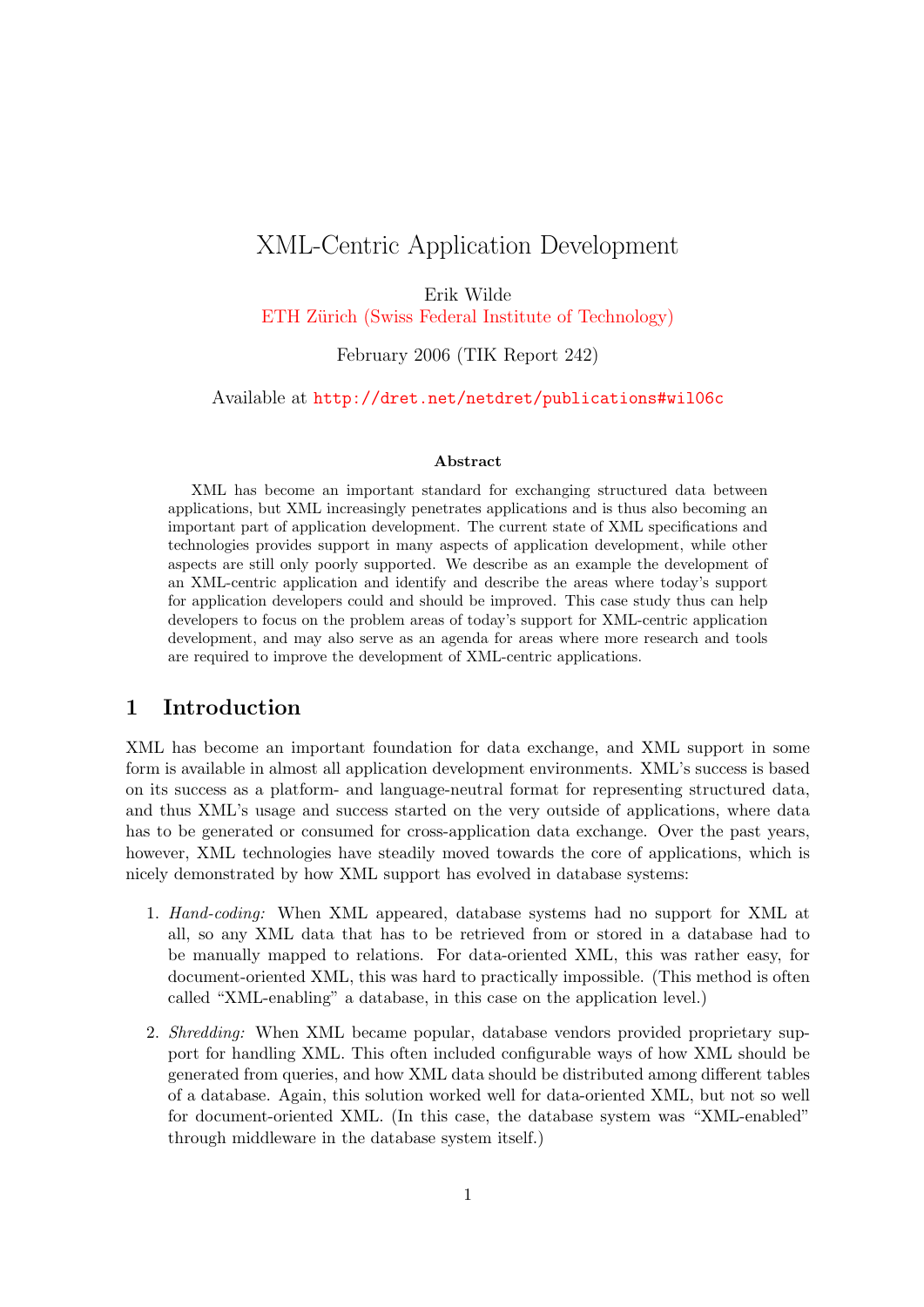- 3. SQL/XML: Recognizing the growing need for XML support, the SQL standard itself was extended to support XML, the result was called SQL/XML [\[9\]](#page-13-0). The most important development was that XML was introduced as a basic datatype of an SQL database, so users can store XML in columns. SQL/XML also introduced support for retrieving the result of an SQL query as XML. Since XML is now supported as a datatype, documentoriented XML can be easily inserted into the database.
- 4. XQuery: While SQL/XML stays within the relational model, the upcoming XML Query Language (XQuery) [\[2\]](#page-12-0) assumes an underlying database system which simply stores XML documents. These so-called *native XML databases* can be regarded as a specialized file system for XML documents with performance optimizations for storing, querying, and retrieving XML.
- 5. XML Database Systems: While XQuery is a first step towards XML database systems, today there are still many open research issues, for example a data definition and an update language. XML Schema [\[17\]](#page-13-0) has been designed as a schema language for documents, not for databases. As a database schema language, it lacks essential features such as a powerful and flexible model for inter-document integrity constraints [\[5\]](#page-12-0), and support for schema evolution.

While it is an open question whether native XML databases will acquire a large share of the database market, it is undoubtedly true that an increasing amount of XML has to be stored in databases, and that XML support thus will become an essential functionality of many database systems. The next logical question is: if the database system supports XML as the native data format, what about the application? Looking at today's state of the art of XML support in programming languages, most languages support basic functionality such as parsing, validating and handling document trees, and maybe even transforming XML documents, but currently there is little or no support for operations directly on the underlying data structures represented by the XML. In Section [3,](#page-3-0) we review what this means for developing XML-centric applications in the currently available software environments, and what pieces we identified as missing which would greatly improve and ease the use of XML in application development.

While the core of an information system, the data model and the operations on it, are essential for the system's functionality, another important determining factor are the available interfaces. With interfaces we refer to anything that provides access to the system's data. In this paper, we present as a case study an information system for the management of bibliographic metadata, and we concentrate on the issues that arose during system design as a consequence of the XML-based data model and the different interfaces we wanted to support.

The first issue was caused by the fact that we wanted to built a system around an XMLbased data model. The reason for this decision was the fact XML is a good candidate for the kind of data we wanted to manage (metadata in a mostly "relational" structure with some additions of document-style content for some fields of the bibliographic records), that XML technologies provided good support for manipulating this kind of data, and that we wanted to have a low barrier-to-entry (for example for users creating their own import and export filters). Simpler text-based formats would not have supported the document-style content, while more complex formats (such as RDF-based formats) would have made it harder for users to work with the data.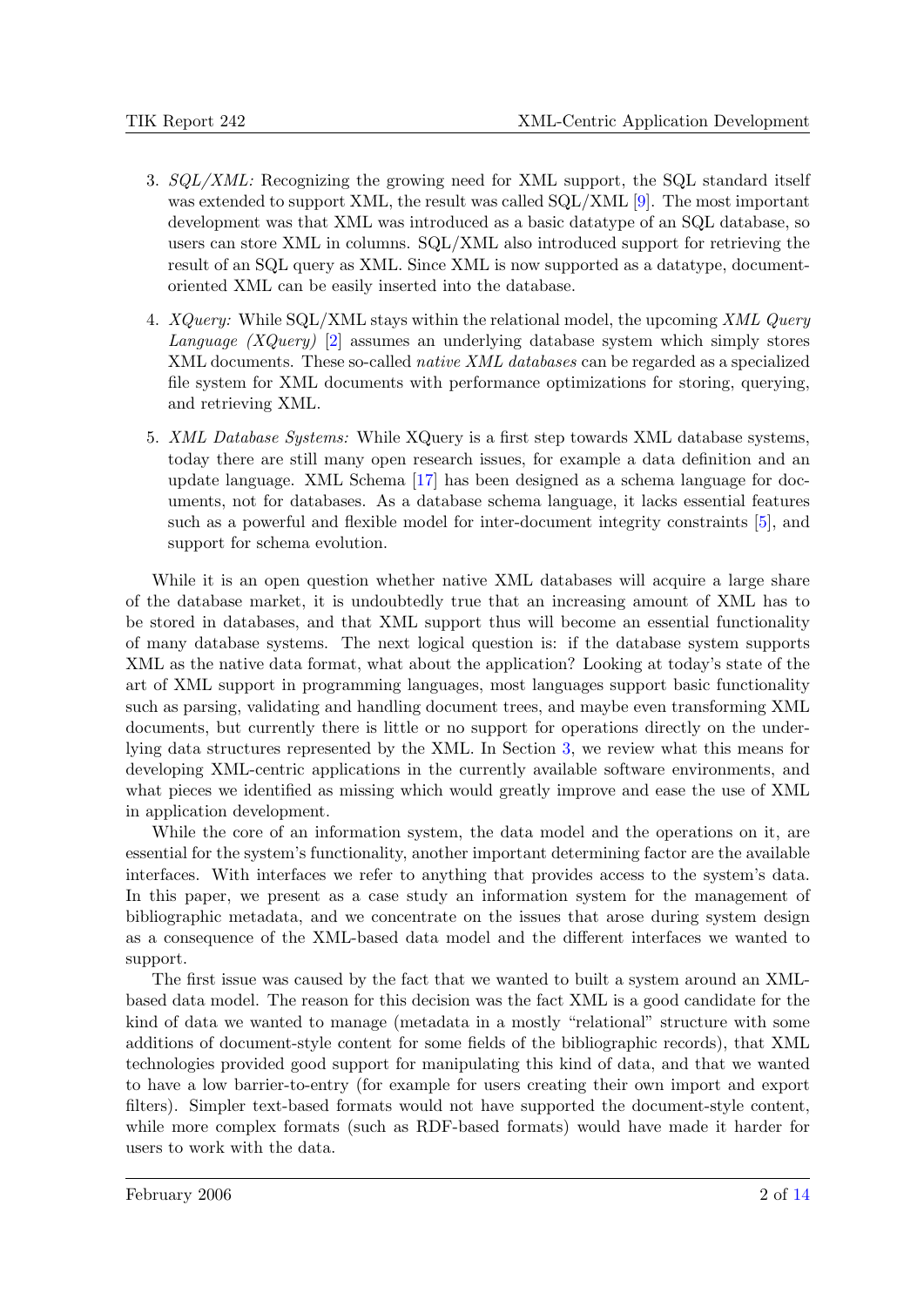<span id="page-2-0"></span>The second issue (supporting different interfaces) was important because our initial user survey discovered two different user groups: The first group wanted to have a stand-alone tool they could use as their "personal information management tool", which should have additional collaboration support which could be used when required. The second group wanted Webbased access to centrally stored data, so that they did not have to store any data locally. In order to satisfy both user groups, we decided to build a Java-based application which could be used as a standalone application or in collaboration mode, as well as a Web interface to the server which provided (almost) the same functionality as the standalone client.

In this paper, we report on how system development was affected by the two design decisions described above (XML-based data model and two user interfaces), and what is missing in the current landscape of XML specifications and tools to better support this kind of system development. The most important observation is that there currently is no methodology of how to specify and develop a conceptual model of an XML-based system. While the grand vision of software development built around executable conceptual models as laid out by  $OLIVE$  [\[14\]](#page-13-0) may be too much to ask for at the moment, at least some support for the conceptual modeling of XML-based application would be helpful.

# 2 Requirements

The system we use as the starting point for this experience report is an application for the management of bibliographic metadata, it is called *Shared References (ShaRef)*. The focus is on research settings, where researchers are collaboratively working with bibliographic metadata and would like to share and reuse this data. Since requirements tend to be more stable than the information in a conceptual model [\[16\]](#page-13-0), the project started with an evaluation of the requirements of future users of the system.

The starting point of the project was a survey among researchers at the local university [\[19\]](#page-13-0), which on the one hand showed that there was demand for such a tool, and on the other hand produced feedback which showed which features were considered essential or at least important by the future users. By combining the initial idea for the system and the user feedback, the following requirements were identified for the system:

- Open System Design: The system should provide easy migration paths to and from the system. System lock-in must be avoided, and users must be able to retain the feeling of "their" data. Most users are using BibTEX and EndNote, and these formats must be fully supported for import and export, avoiding the information loss often occurring during import and export.
- Rich and Web Clients: The goal of the system is to provide a collaborative environment as well as features which enable researchers to use it as their personal information management tool. Thus, the system should be available as a stand-alone system, as well as through a Web interface which allows access to shared data without the need to install any software locally.
- Offline Mode for Rich Client: The rich client (the stand-alone system) should provide access to shared as well as to local data. This way, the rich client can be used as a personal information management tool, as well as an interface to shared data which is available remotely.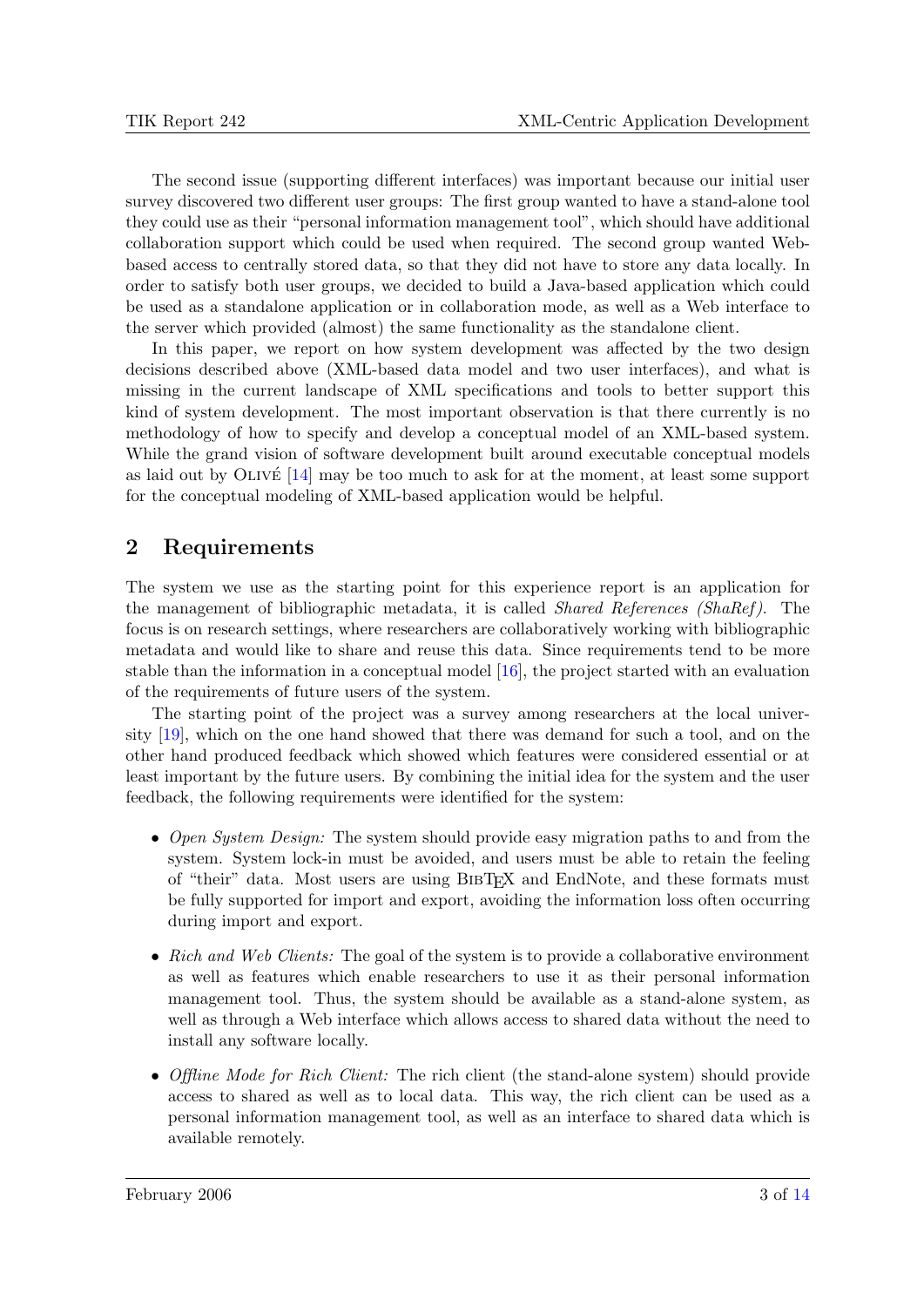- <span id="page-3-0"></span>• Networked Data Model: The system's data model should provide means to associate the individual bibliographic records. It should be possible to create relationships between individual records, thus creating a network of bibliographic metadata which can be used to represent any relation between the described resources (for example, one bibliographic record could be marked as being an updated version of a publication described by another record).
- Collaboration Support: While the system needs to be usable in the same way as personal tools such as BibTEX and EndNote, it should also support sharing of data and other collaboration tasks. In particular, data sharing should be controllable (through user identification and access rights), and it must be possible to easily adapt the system to the rapidly changing organizational structures in typical research environments.
- Reuse of Data: Data should be reusable in different contexts. The core of the system is the management of bibliographic data, but this data should be easily reusable. Examples are document preparation or publication lists in HTML or for integration into a Content Management System (CMS) system. Data should be made available for reuse in a way that external applications can access the data without manual intervention being necessary.

Because of these requirements and the fact that the system should integrate into the existing landscape of information management applications at the local university, it was decided that an XML-based data model would be the best way to go. This way, mappings to other formats could be defined rather easily, and it could also be assured that upcoming requirements (such as the integration of new data sources or consumers) could be implemented as easy as possible.

# 3 XML-Centric Applications

As discussed in the introduction, XML is a grass-roots movement which has been growing from a syntax-only specification to an increasingly complex set of specifications and technologies, which are becoming increasingly abstract and powerful. However, XML has not yet gotten to the point where it has attracted enough followers to be considered a new paradigm for data modeling. While the usefulness of XML is rarely questioned, it still often is regarded as belonging to the logical model layer, and so far only little support is available when trying to do conceptual modeling with an XML-oriented data model as the final goal. MOHAN and SENGUPTA [\[13\]](#page-13-0) discuss this question in detail and come to the conclusion that support for conceptual modeling so far is almost non-existent.

This is a dilemma, because on the one hand there are many useful technologies for working with XML, but on the other hand there is almost no support for designing an information system that should take full advantage of these technologies. For example, Java (which we selected because of its platform-independence) includes support for many XML technologies (such as the JAXP package), but still handling XML in Java is only about handling generic XML documents, there is no support for mapping XML to language-level constructs.

Basically, when working with XML data in a programming language such as Java, there are two approaches how to handle the data: It can either be mapped to language constructs by a process outside of the programming language itself, or the language can provide native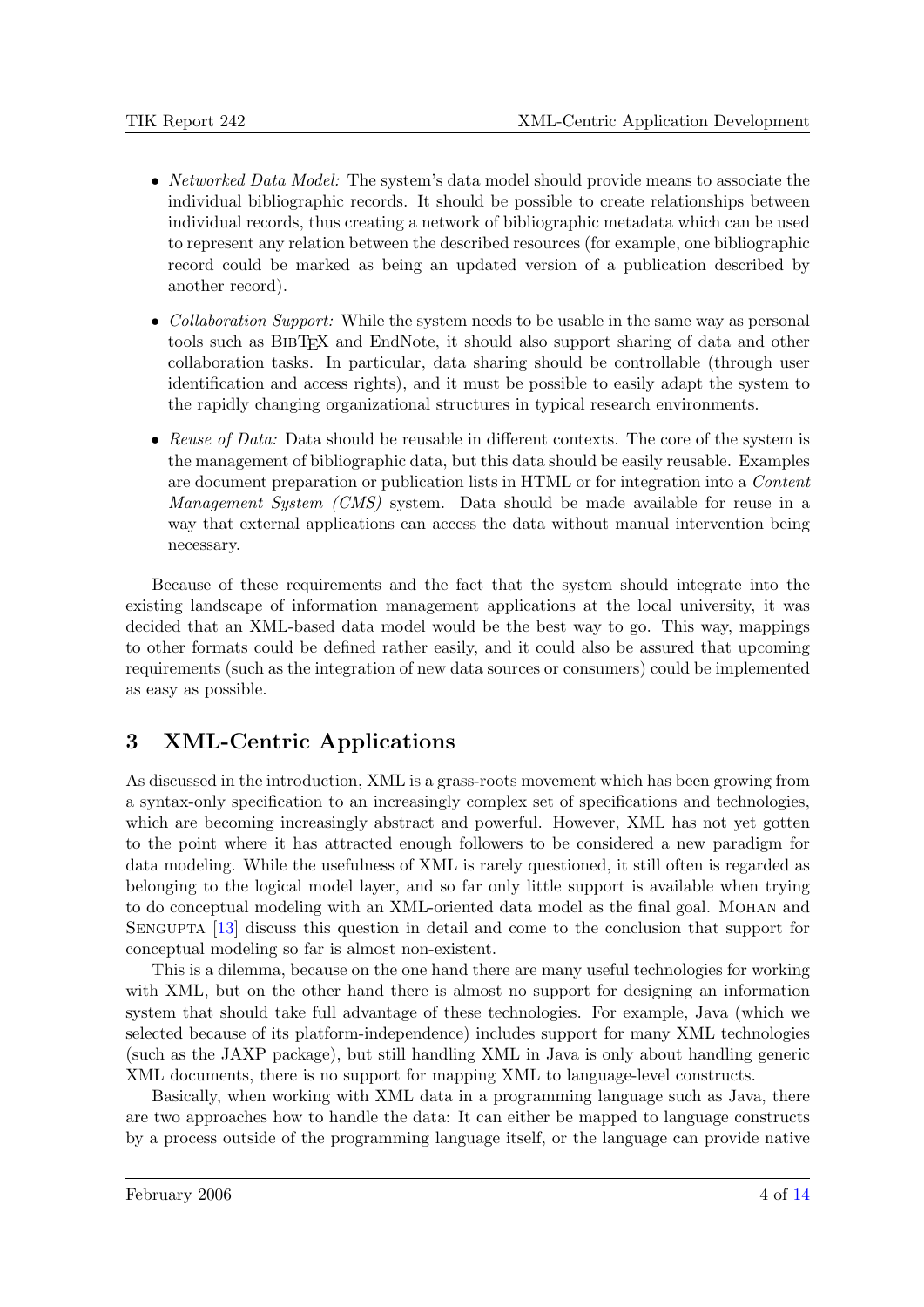mechanisms to handle XML data.<sup>1</sup> While the second approach would be preferable because it avoided hand-coded mapping and the associated problems (such as the need to cope with two models, the XML schema and the mapped programming language constructs), there currently is no established framework for this. It has been identified as a research issue and work is underway to provide support for native XML in programming languages (for example the XJ approach for Java described by HARREN et al. [\[7\]](#page-12-0), or the  $E/4X$  [\[4\]](#page-12-0) extensions for ECMAScript), but for Java this is ongoing research work.

This leaves application developers with the first approach, which is mapping XML data to programming language constructs. This can be done in two ways, one is the automated mapping by a generic framework, and the second is the manual translation of the XML schema into programming language constructs. There are several approaches for automated mapping from XML schemas to Java, the most popular is the *Java API for XML Binding (JAXB)* [\[6\]](#page-12-0). JAXB works for simple XML structures, but for more complex structures the mappings tend to be awkward, which is further complicated if the schema is not stable, but evolves during the development process. If the schema evolves, the JAXB mappings have to be regenerated, and this can have unwanted side-effects such as the necessity to propagate these changes in already existing code.

While schema evolution was completely out of scope for JAXB 1.0, there is some (though little) support for schema evolution in JAXB 2.0, but the fundamental problem is that there is no real framework for describing the evolution of an XML Schema. This is one of the big open research questions within the field of conceptual modeling for XML: How is it possible to describe the evolution of an XML-oriented data model without creating an entirely new model with no connections to the older version and the unchanged parts of it?

After evaluating these approaches and the associated side-effects and risks, we decided to manually map the XML Schema to Java classes, which led to a cleaner and easier understandable set of classes that the automated mapping approach. Furthermore, schema changes could be handled more gracefully, because often the changes could be implemented and propagated more locally than through a complete re-mapping of all classes, which would have been required with an automated mapping approach.

As shown in the middle of Figure [1,](#page-5-0) the resulting architecture of the system does not have a formally defined conceptual model (since there was no language available for this), and has two logical models. The XML Schema is treated as the primary model, and any changes to this model were tracked in the Java classes by manually adapting the classes to the changed schema.

As an added complication, the storage of data involved yet another mapping, because the data is stored in a relational database (which was thus used as the physical model). This decision was made because we wanted to support widely available database technology so that existing database systems could be used to store the data. Additionally, the requirement to support an offline mode for the rich client made it necessary to use database technology which could be integrated into a stand-alone application, and this option is only available for relational database systems (we use the Java-based HSQLDB database for local storage).

Ideally, choosing an XML database would have been better, because then only one mapping would have been necessary and the XML Schema would have provided the physical schema directly. However, the current state and availability of XML databases made it im-

<sup>&</sup>lt;sup>1</sup>In essence, this is comparable to the discussion in Section [1,](#page-0-0) whether a database system is "XML-enabled" by application code doing the mapping (item 1), or by middleware provided by the database system (item 2).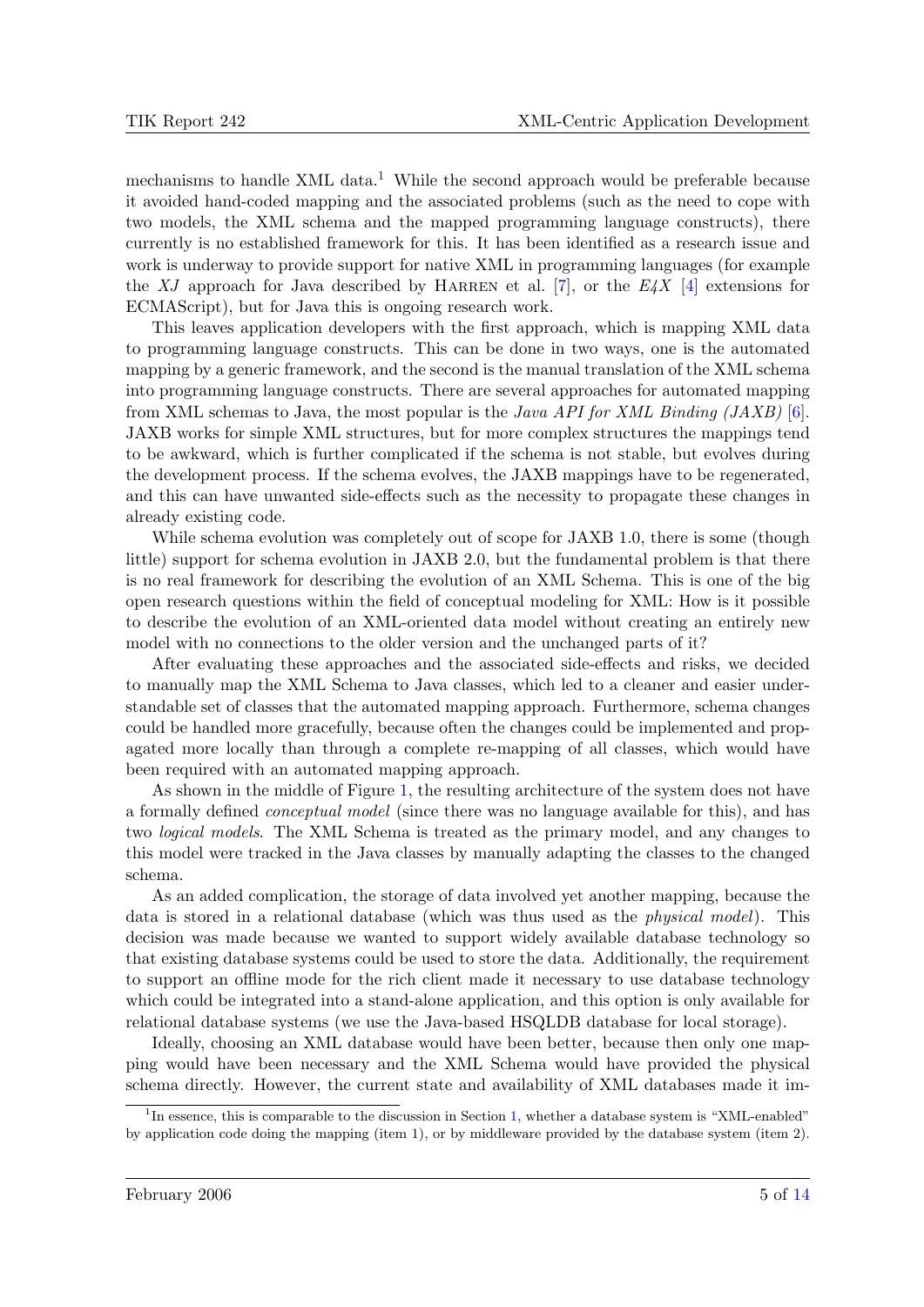<span id="page-5-0"></span>

Figure 1: Data and User Interfaces

possible to find an XML database system that matched all of our requirements, thus we had to resort to relational database technology and the added effort of creating additional mappings.

Because of this design, handling schema changes proved to be a rather expensive operation, because schema changes in the XML schema first had to be mapped to the Java classes, and then to the database schema (as shown in Figure 1). Because of this cost associated with schema changes, these changes were more avoided than embraced, and this made adapting the software's data model during the development process harder than would have been ideal.

# 4 Available Interfaces

As described in Section [2,](#page-2-0) the application requirements were such that two user interfaces had to be supported, one as a Java-based client with a standalone option, and the other as a Web-based interface which can be accessed with a browser. Section 4.1 describes these to interfaces and the problems that were associated with aligning them as closely as possible.

As shown in Figure 1, additional interfaces were required in the form of data interfaces, which had to be provided for importing and exporting data, and for making data available to other applications. While these interfaces, which are described in more detail in Section [4.2,](#page-7-0) did not have the same requirements as the user interfaces, they still had to work on the same data model, which made it necessary to align them with the user interfaces as well.

#### 4.1 Interactive User Interfaces

Since there were two rather different use cases, the system has to be developed with two different user interfaces. The challenge was the fact that the user interfaces should be as similar as possible (within the constraints imposed by the UI technology), but there were also some little points where the interface functionality diverged:

• *Java GUI only:* Only the Java client is able to act as a standalone client, providing access to locally stored data and synchronization features between remotely stored data and local data. Thus, support this functionality is only required in the Java GUI.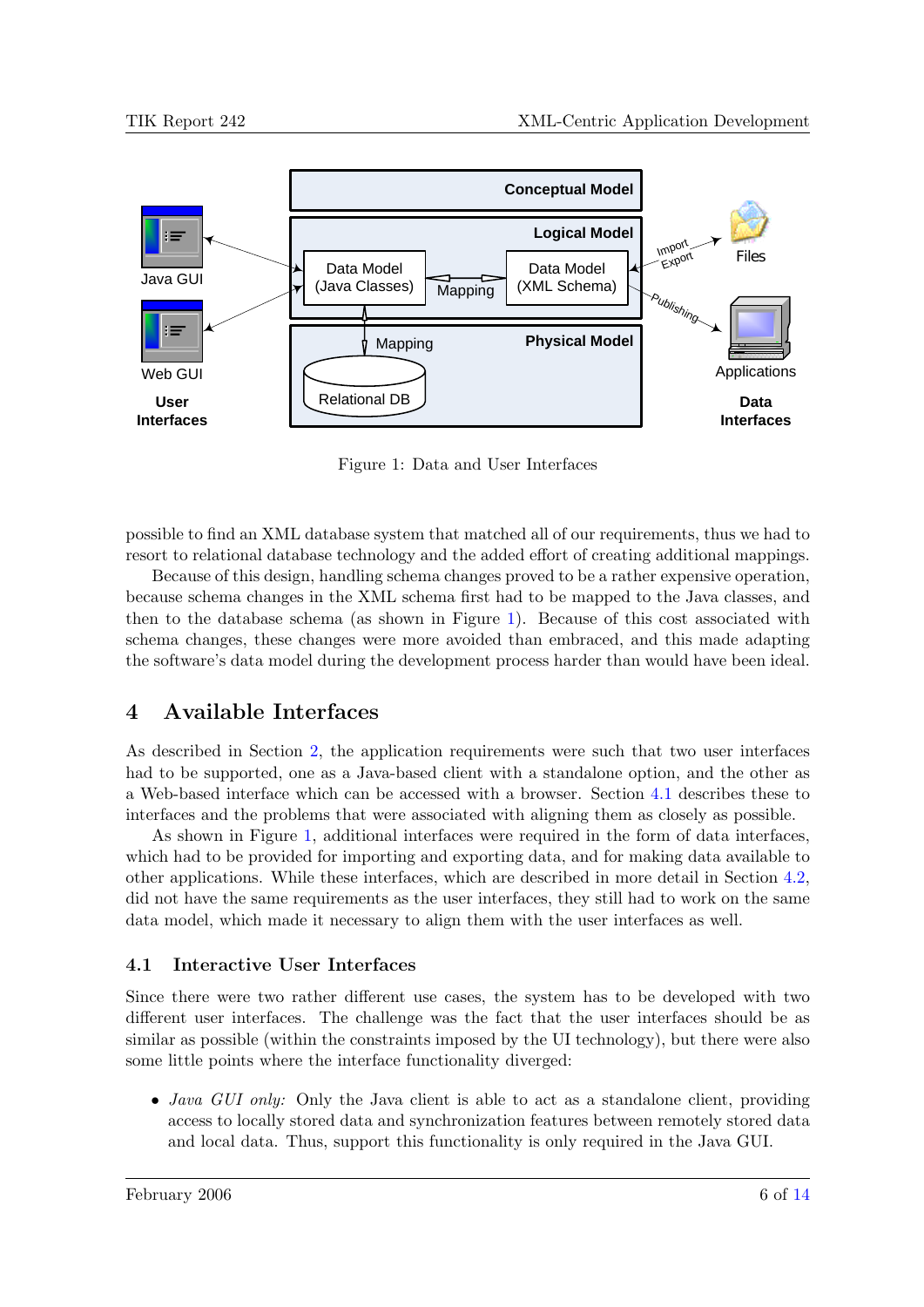

Figure 2: User Interfaces and Application and Interface Logic

• Web GUI only: Only the Web client allows the configuration and management of publishing channels, which are used for publishing customized views of bibliographies on the remote server. Thus, support for managing the publishing channels is only required in the Web GUI.

Apart from these minor differences, most functionality provided through the GUIs should be as similar as possible. For example, the main abstraction for working with bibliographic data are *workspaces*, which are the unit of access for users through the user interface. Consequently, workspaces are an important abstraction and are implemented so that the code can be reused for both GUIs.

Theoretically, abstract user interface toolkits such as the one described by VANDERDON-CKT [\[18\]](#page-13-0) or the *Abstract User Interface Markup Language (AUIML)* by MERRICK et al. [\[12\]](#page-13-0) should support the scenario described here, providing abstraction for GUI concepts and elements which can then be mapped to different concrete implementations of GUIs. However, the existing toolkits for this kind of functionality are rather limited and did not match the requirements of the project, so the implementation was not based on such a toolkit.

As shown in Figure 2, the two GUIs implemented are a Java GUI using the Eclipse Rich *Client Platform (RCP)* and a Web-based GUI using the *Java Server Faces (JSF)* technology of the J2EE framework. Both client implementation reuse code which has been identified as providing UI abstractions. A simple example for an UI abstraction is the parsing of names when entered in a form field; this should be done consistently and is thus implemented only once an reused. A complex example for an UI abstraction is the concept of a workspace as described above.

Since neither RCP nor JSF are explicitly supporting XML as their data paradigm, some of the XML structures were hard to implement in both platforms. Any structures using traditional field-oriented structures can be implemented in both platforms rather easily, but both platforms fail when it comes to supporting mixed content. For providing mixed content editing capabilities, in both platforms there is no real support, and the amount of work that is necessary to implement mixed content editing (in particular if the mixed content is not just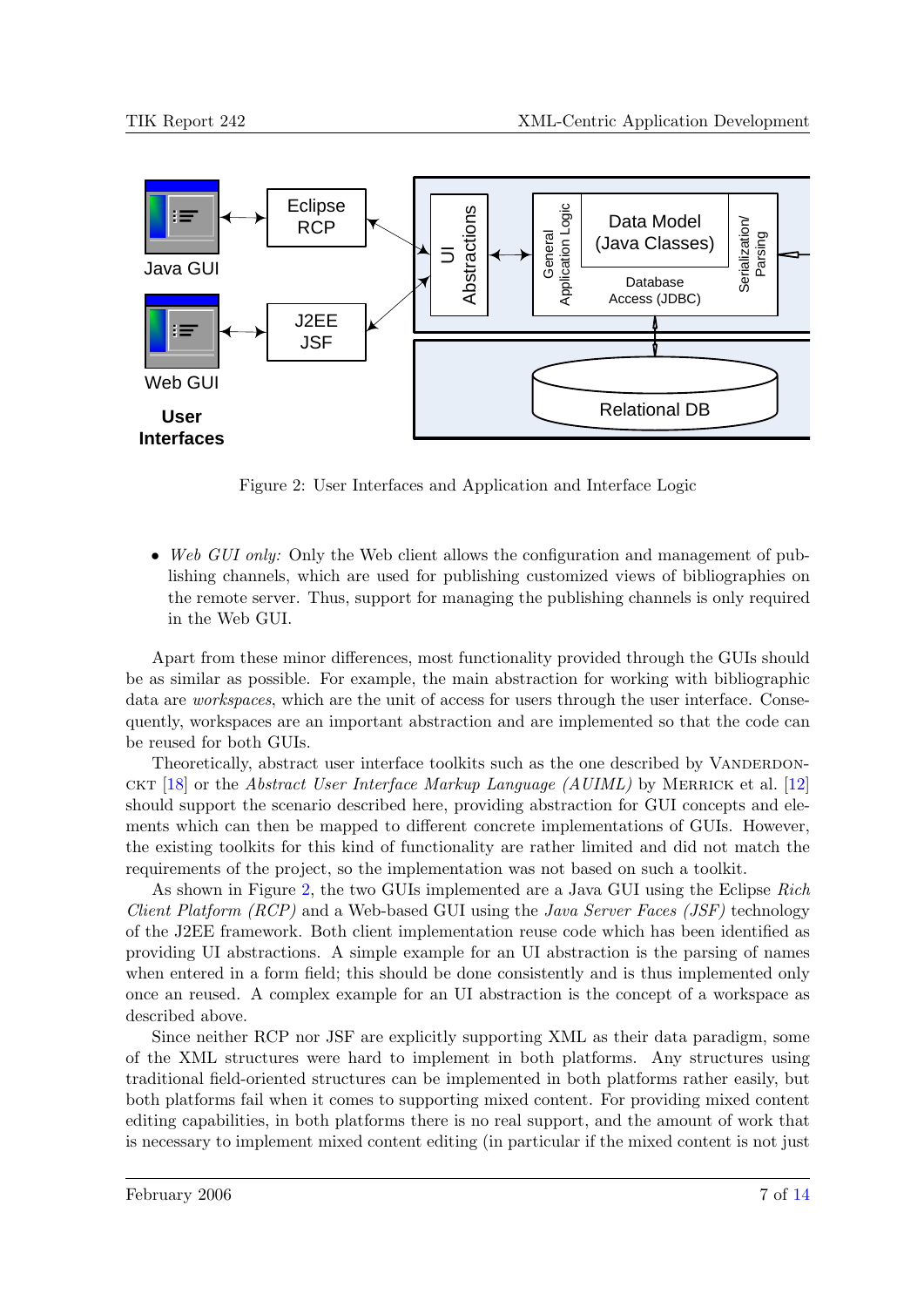<span id="page-7-0"></span>

Figure 3: Data Interfaces and XSLT-based Mapping

rich text, but also may contain relationships) is substantive.

### 4.2 Data-Oriented Interfaces

In addition to the user interfaces described above, another important set of requirements for the system was to provide powerful support for import and export, and to provide a way for other applications to access and thus reuse data which resides inside the system.

Apart from the support of popular bibliography formats such as BIBT<sub>EX</sub> and EndNote, an additional requirement was to build the system in a way which would make it easy to add support for new import or export formats. Since the system is XML-centric, XSL Trans-formations (XSLT) 2.0 [\[10\]](#page-13-0) was chosen as the language for transforming between external formats and the internal format. This way, new formats can easily be added to the system by adding new XSLT stylesheets. If a transformation is highly specialized, a user can export the internal XML format and apply his XSLT externally; if a transformation is likely to be useful for other users, it can be integrated into the system as another supports import or export format.

A recent example for this was the RFC index, an index of all Internet RFC documents, which is available in XML form and had to be made available as a bibliography inside the system. Because the RFC index is continually updated, the most reasonable way for supporting the reuse of this information inside the system was to write a new import filter.

Import and export are initiated by users through one of the GUIs. On the other hand, the system also provides access to views of bibliographies which can also be made available in the supported export formats. These views are called *publishing channels* and enable the reuse of bibliographic information. Publishing channels are configured by (1) selecting a bibliography, (2) defining search criteria within this bibliography, (3) selecting an output format for the search results, and (4) setting the formatting options for the selected output format. The results are then available at a URI at the server and can be retrieved using a simple HTTP GET request.

Figure 3 shown the general design of the data interfaces. One important aspect of the data interface design is that it uses declarative mappings, where a mapping table describes all data structures that can be mapped 1:1 between the internal and the external format [\[1\]](#page-12-0). For structures which require additional processing, code has to be written, but the mapping approach enables us to handle a large share of the required mappings declaratively, and only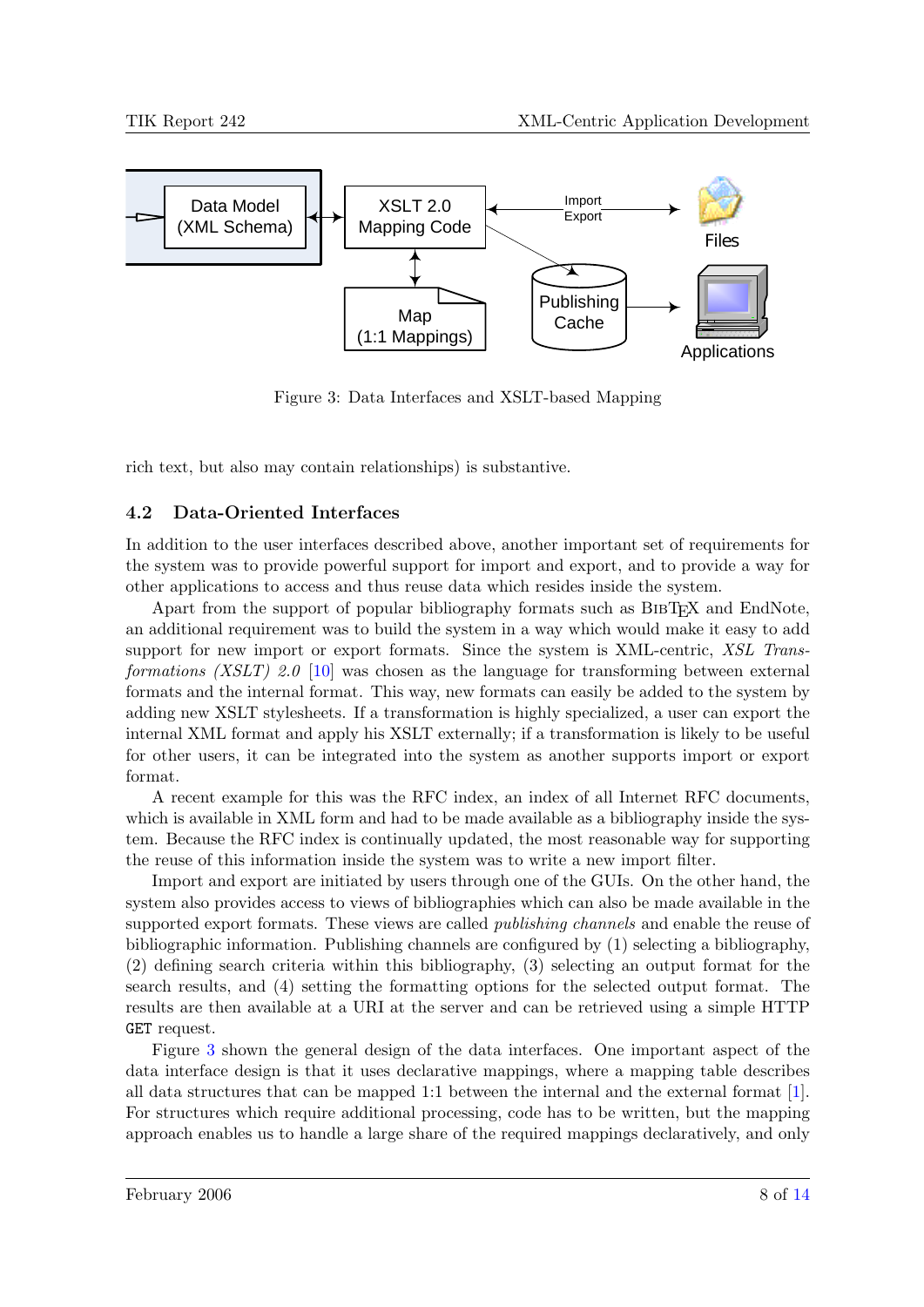#### **SHAREF** publishing

Logged in as User1 | Logout

| <b>Channel Name</b> | <b>Type</b>   | <b>Bibliography</b> | <b>Publishing URI</b>                                    | <b>Last Update</b> | <b>Refresh</b> |
|---------------------|---------------|---------------------|----------------------------------------------------------|--------------------|----------------|
| PersonalBib12       | <b>BibTeX</b> | PersBib             | http://sharef.ethz.ch/pubfiles/user1/personalbib12.bib   | 2005-11-04         | Refresh        |
| Lecture05Z10        | <b>HTML</b>   | ReadList1           | http://sharef.ethz.ch/pubfiles/user1/lecture05z10.html   | 2005-10-23         | Refresh        |
| MickeyMouseColl     | EndNote 8     | MixedBib            | http://sharef.ethz.ch/pubfiles/user1/mickeymousecoll.xml | 2005-10-23         | Refresh        |
| Lecture04Z10        | <b>HTML</b>   | MixedBib            | http://sharef.ethz.ch/pubfiles/user1/lecture04z10.html   | 2004-05-01         | Refresh        |

Workspaces | Import | Export | Group Manager | Bibliography Manager | Publish

Copyright 2005 | dret@eth

Figure 4: Web Client GUI for Publishing Channel Configuration

the special cases have to be handled by specific case.<sup>2</sup>

While it was an initial goal to make the software fully pluggable (so that users can plug in new import or export filters on a per-user basis), this goal was dropped because it was considered to be interesting only to a small fragment of the user population. However, making it easy to support new formats in the system was kept as a goal, so depending on user demand, new formats can be added rather easily. Because most formats have some options when being mapped, the options for each supported format are described declaratively in an XML document, and this document is used to generate the GUI for setting the options for import/export and publishing.

Figure 4 shows a screen shot of the ShaRef Web client publishing channel management. When creating new channels, the search criteria and the originating bibliography are stored for each channel. By clicking on the refresh button, the search criteria are applied on the (possibly updated) bibliography and the selected references are re-published to the publishing cache. If no manual refresh is done, the cached version is updated periodically.

The supported import formats are BIBT<sub>EX</sub>, EndNote and the RFC index, and the supported output formats are BIBT<sub>EX</sub>, EndNote, HTML, and Silva XML. The latter is the input format for the Silva Content Management System (CMS) at the local university, so that bibliography information can be imported directly into the CMS. Work is underway to enable the CMS to directly access the HTTP Web Service and retrieve the bibliographic data, at the time of writing the data still has to be exported and then manually imported in the CMS.

Apart from the RFC index and Silva XML, so far no user requests have been received to support other formats. In particular, no request for supporting Dublin Core [\[8\]](#page-13-0) metadata (which is considered one of the most important metadata sets for information resource description) or any other data format has been received so far. However, the system architecture allows such requests to be satisfied easily, first by creating mappings and entering them into the declarative map, and then by implementing the mappings which require additional processing.

<sup>&</sup>lt;sup>2</sup>Of course, this approach is limited by the external structures which need to be mapped. For example, when investigating the *Metadata Object Description Schema (MODS)* [\[11\]](#page-13-0) format, the complex markup structures of this format would have made it necessary to extend the mapping mechanism, or to hand-code all mappings with XSLT code.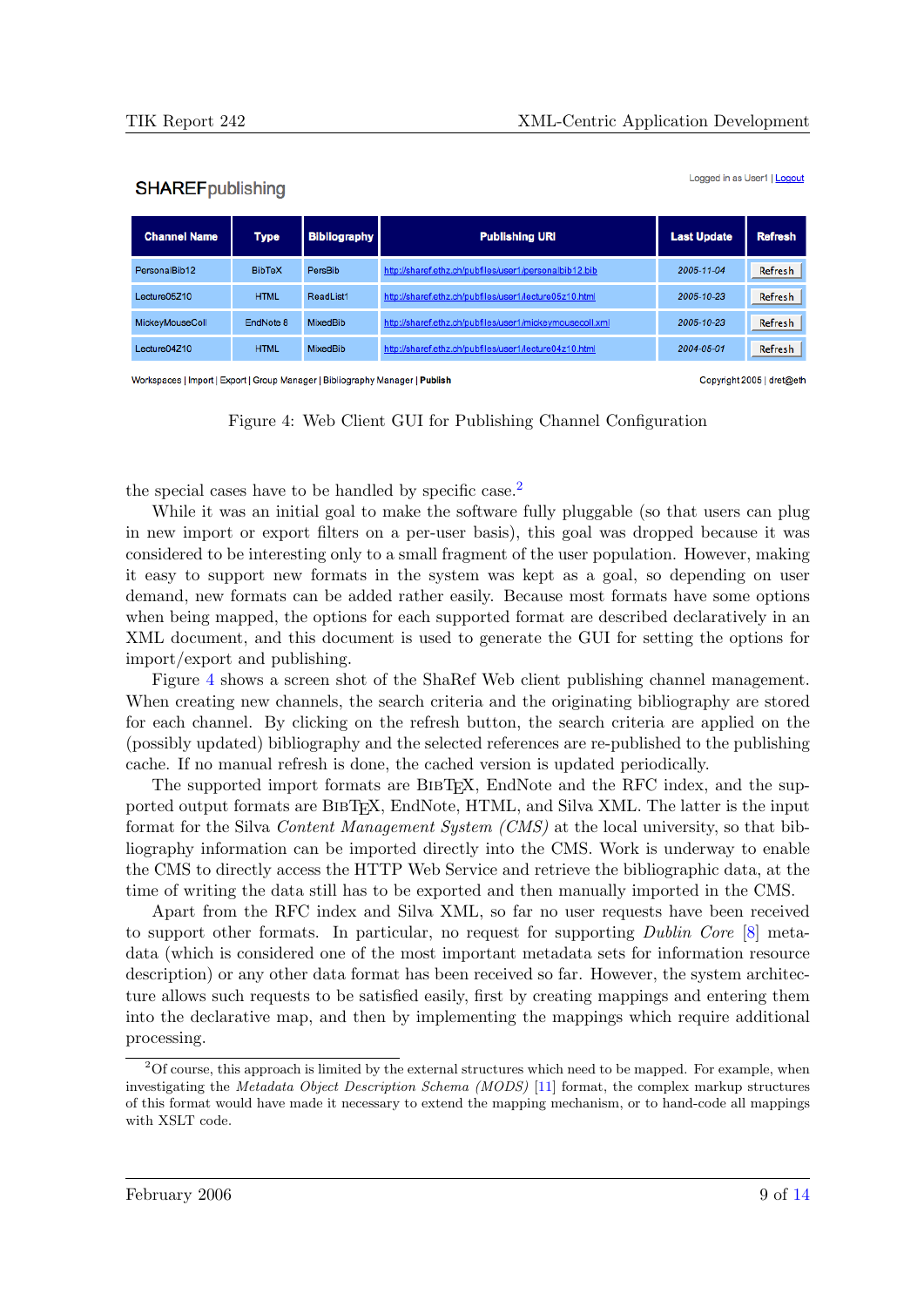## 5 Lessons Learned

The project described in this paper was situated between pure research and simple software development. The goal was to produce a system and a service which provide useful services to researchers, but to also experiment with new technologies. Consequently, we had the liberty to not only choose established and well-known methods for software development, but to choose new technologies and build the system in a way which is not yet fully supported by existing languages and tools.

The result of the project is a usable software system build on top of established tools such as Eclipse, J2EE, and SQL. We also used many XML-related technologies, most importantly XML Schema and XSLT 2.0. During the development, the two most interesting issues were the XML-based design as described in Section [3,](#page-3-0) and the parallel design of the different interfaces as discussed in Section [4.](#page-5-0) The following list summarizes what we have learned during the project, and what similar endeavors are likely to encounter, too, given the current state of technologies:

- Defining an XML-oriented conceptual model: There is a noticeable gap between conceptual modeling as it should be done in information system development, and what is available for XML today. XML Schema is inappropriate for conceptual modeling and lacks essential features (such as a powerful integrity constraint mechanism), but it is the only language available today. Higher-level mechanisms such as the  $CXPath$ approach presented by Camillo et al. [\[3\]](#page-12-0) may be useful for decoupling the conceptual model from concrete markup structures, but the ideal solution, a conceptual modeling language with a powerful and configurable mapping to logical XML structures, is not yet available.
- Handling changes in the data model: Because of the lack of an appropriate conceptual modeling language, change management becomes harder, because it becomes a manual task. This is acceptable for rather small data models such as the model of the application presented here, but should be considered very carefully for larger data models. In the manual approach we adopted, schema changes resulted in changes in the mapping to Java classes, which then resulted in the mapping to the SQL schema. Even for the rather small data model, this was too arduous to encourage an agile development process, and for any application using a bigger data model, this manual approach becomes impractical.
- XML support in programming languages: While generic support for working with XML documents is available in most programming languages today, in most cases there is no native support for working with data structures which correspond to XML documents (ECMAScript's E4X is a notable exception). This means that a mapping has to be performed between XML structures and the programming language's data structures. For some languages, automatic mapping mechanisms are available (JAXB for Java), but depending on the XML structures, the mapped structures can be awkward to work with. Furthermore, schema evolution is only poorly supported, and rather small changes in the schema may result in considerably more expenses for re-aligning the code.
- Use an XML(-enabled) database: XML support in databases and XML databases are growing in popularity and can greatly help when building XML-centric applications.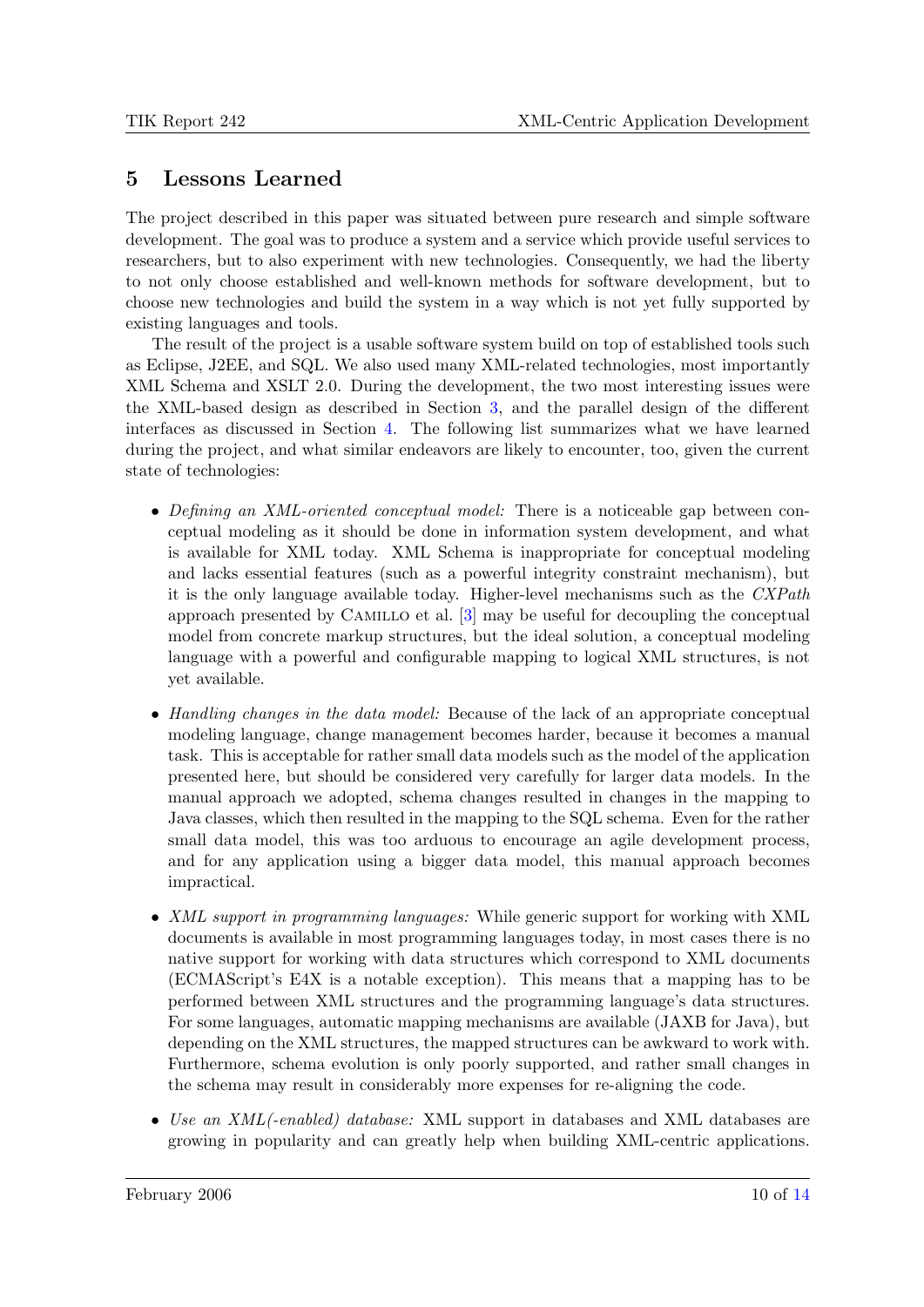If a relational database is being used, additional mapping effort will be necessary to map the XML structures to the physical model. For small data models, this effort is acceptable, but bigger data models and the likelihood of schema evolution make it advisable to use a database system with some kind of XML support. In particular, when using document-oriented XML, the mapping to relational structures and working with these structures is awkward and should be avoided, if at all possible.

- Use XSLT 2.0: Even though XSLT 2.0 is in candidate recommendation status, the Saxon implementation is closely following the specification and it is very likely that no major changes will be introduced in the final phase of the standardization process. XSLT 2.0 is a major improvement over XSLT 1.0, many things can be done much easier, and other things (such as accessing non-XML files) were impossible in XSLT 1.0. However, since XSLT 2.0 is still under development, performance is not the central issue at the moment, and stylesheet execution for non-trivial code can be rather slow (this is the reason why we introduced the publishing cache).
- Implementing multiple interfaces: Implementing multiple interfaces requires aligning these interfaces. For user interfaces, abstract user interface toolkits would be a useful solution, but have not found their way into productive environments. When designing multiple user interfaces, common functionality should be factored out into common UI abstractions, which can then be reused from all UI implementations. If interfaces should also include data interfaces (for example, import and export), the user interfaces will probably be written in a language such as Java, while data interfaces will often used document-based formats such as XML. In this case, the alignment issue between the two data models (Java and XML) mentioned above also occur when implementing the interfaces, and every change in the data model needs to be propagated to all available interfaces, which can be cumbersome.
- Mixed content is good, but expensive: One of XML's big advantages over relational data is mixed content, the ability to freely mix textual content with structural information. For document-oriented applications (or applications having document-oriented parts in the data model), this can be a useful way to provide a data model that is able to capture structurally rich information. Inside the realm of XML technologies, mixed content is well supported, writing XSLT code for handling mixed content is no problem at all. In an application using components which do not natively support XML structures (such as the programming language, the database technology, the user interface toolkits), supporting mixed content can become very expensive. This added expense of handling mixed content should be taken into account when designing the data model, and only if the benefit of mixed content outweighs the additional costs of implementing it, should it be used in the data model.

To summarize, while XML is well supported in an increasing number of ways, it still is more in the status of a well-supported external data format. When designing XML-centric applications, however, it would be beneficial to have more support for XML as the internal data model of an application, and support for this kind of working with XML is not yet there.

While it is not clear that XML or one of its data models should become the main abstraction for data modeling and information system development, it is obvious that the current technologies do provide adequate support for XML-centric applications. With XML steadily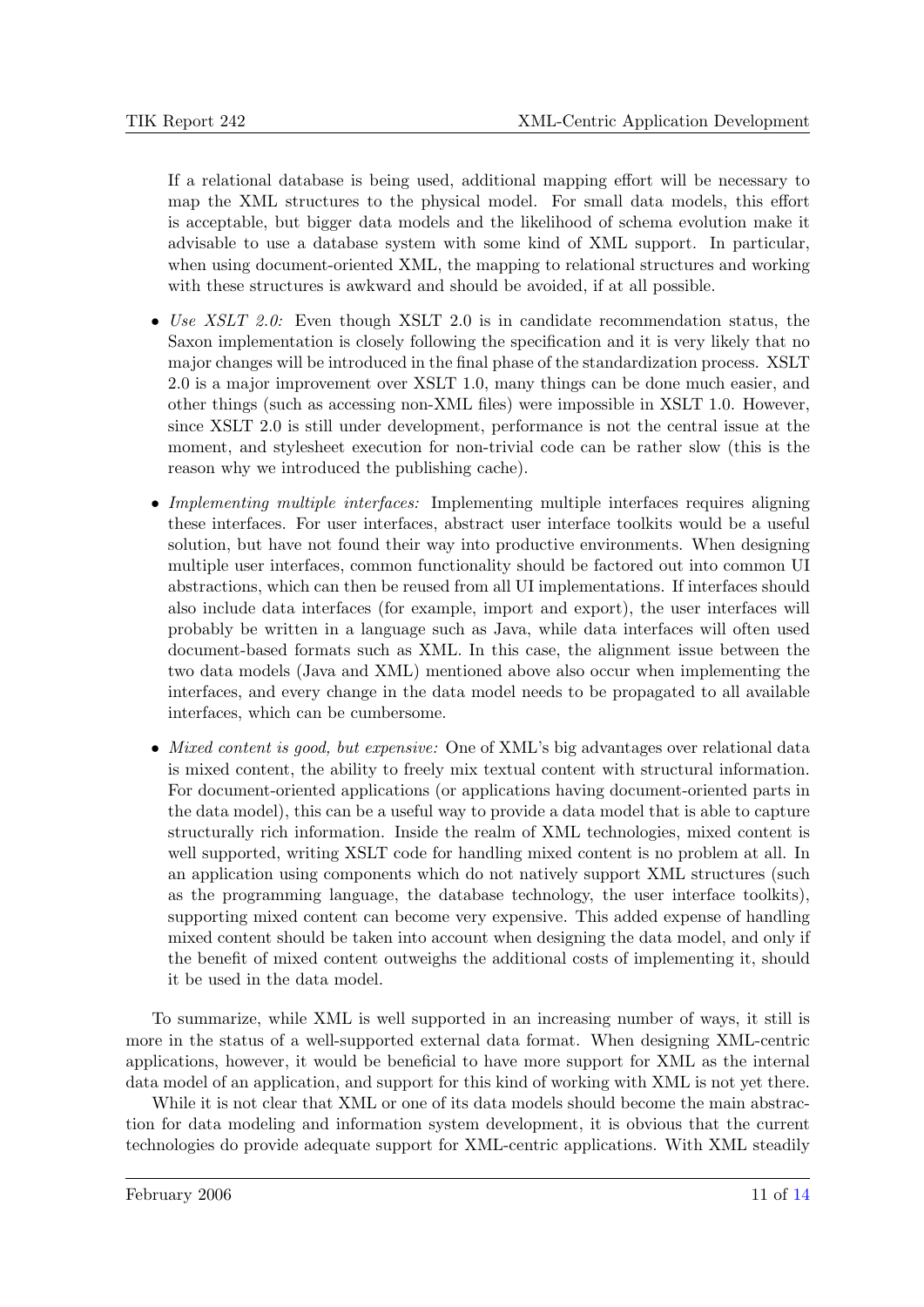penetrating applications, it is likely that more application developers will encounter problems as the ones described in this paper, and that technologies and tools have to be developed to better support these application developers during design and implementation.

## 6 Discussion

This experience report reflects on the current state of technologies for the development of XML-centric applications. The overall experience of designing and developing such a system was positive, because many of the existing XML technologies and tools could be used and improved the development process.

The experience of designing and developing such a system, however, also demonstrated that there are still open issues with regard to XML support for system development. Taking today's technologies, XML is well-supported for everything that is necessary for an import and export format, and this is where XML's success started.

Because of the magnitude of XML's success, it becomes more likely that applications not only want to support it as an import or export format, but want to use it as their internal format (this is analogous to the step from XML-enabled database systems to native XML databases). For this kind of application design availability of a conceptual modeling language providing support for XML is essential, and so far there is only research work in this area.

Such a conceptual modeling language would have to be less constrained that the ERapproach and the relational model, but it would still have constraints because it probably would not support non-hierarchical concepts such as overlapping structures. What exactly such a language will look like, and whether XML will be an important part of the language itself or only of the mapping process to logical schemas remains to be seen, but the need for such a language is clearly there and will grow in the near future.

#### 6.1 Contributions

In this paper, we have identified a number of issues which should be considered when building XML-centric applications using today's available technologies and standard software tools. These issues can serve as a general guideline for building information system which not only support XML, but should be built around XML. Since today's support for XML as the center of an information system has some critical areas, the system design and development should take these areas into account as early as possible.

As a more general result, we have identified the need for conceptual modeling languages with support for XML [\[20\]](#page-13-0). Today's conceptual modeling languages are mostly focusing a relational system as the target platform, and support for XML-specific features such as mixed content is non-existent on the conceptual level. While there is ongoing research in this area, it is still an open field. We are anticipating an increasing demand for this kind of conceptual modeling, because XML's success as an interchange format make it likely that an increasing number of applications would like to better integrate XML into their data model.

# 7 Conclusions

XML's success as an interchange format has caused many technologies and tools to be developed which today greatly easy the design and development of information system supporting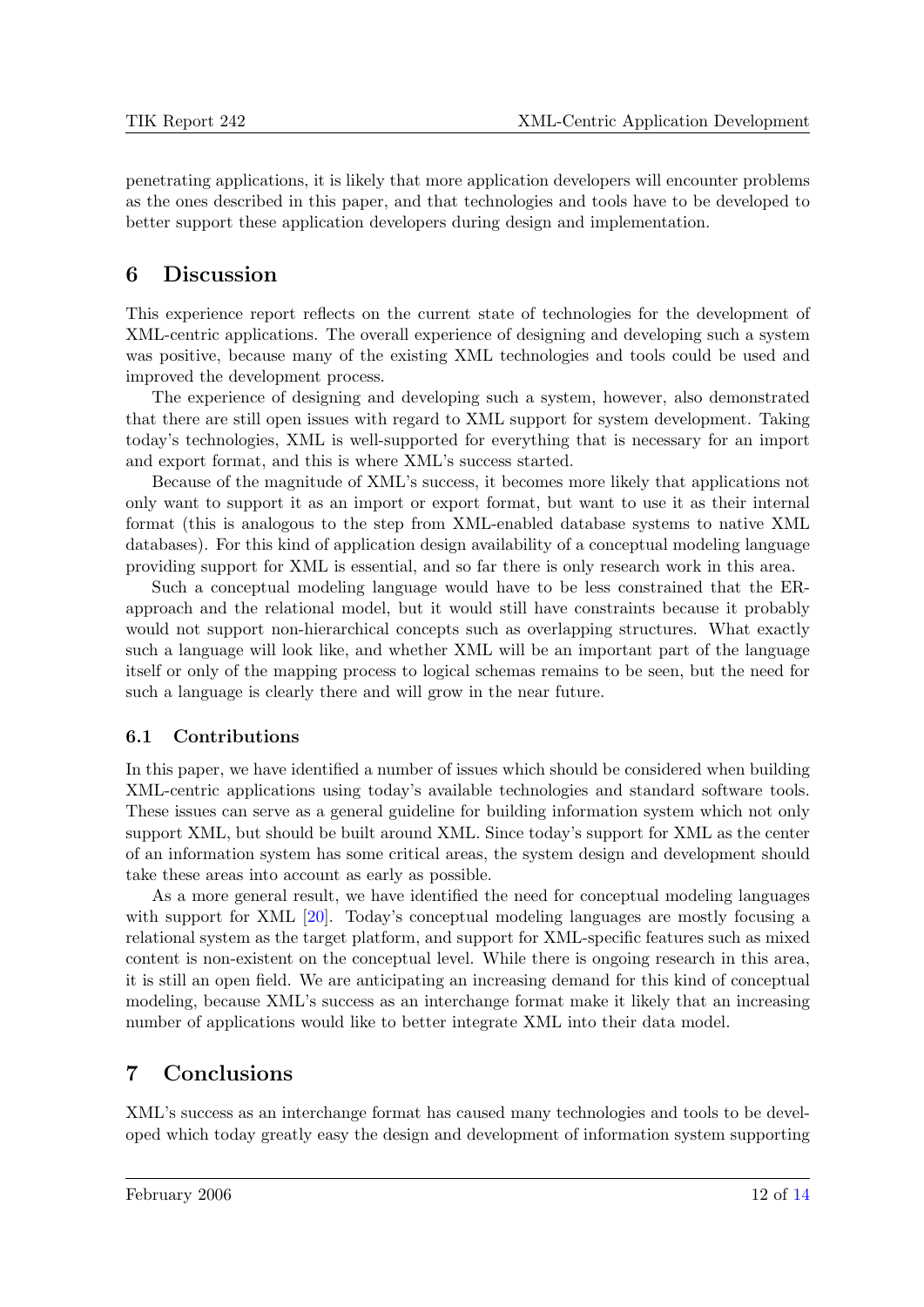<span id="page-12-0"></span>XML in some way. However, XML's heritage as an data exchange format has caused support to be largely at the perimeter of applications, providing convenient ways to generate and consume XML. When taking the next step in XML-oriented applications, which are XMLcentric applications, support for application design and development is much weaker. Today, XML-centric applications can be developed based on the available technologies and tools for handling XML, but it becomes apparent that there is a need for better support of XML as the data model of applications.

The experience report we give in this paper is based on a real-world application which has been build around an XML data model. While the original goal of building an application which natively supports an XML data model could be achieved, we also experienced some problems that were not as apparent in the starting phase of the project. This report should help developers of XML-centric applications to spot potential problem areas. It also is an agenda for what is still missing in the XML landscape of today, and we hope that today's potential problem areas will all be supported by newly created technologies and tools in the next few years.

### References

- [1] Sai Anand and Erik Wilde. Mapping XML Instances. In Poster Proceedings of the Fourteenth International World Wide Web Conference, pages 888–889, Chiba, Japan, May 2005. ACM Press.
- [2] SCOTT BOAG, DON CHAMBERLIN, MARY F. FERNÁNDEZ, DANIELA FLORESCU, JONATHAN ROBIE, and JÉRÔME SIMÉON. XQuery 1.0: An XML Query Language. World Wide Web Consortium, Candidate Recommendation CR-xquery-20051103, November 2005.
- [3] Sandro Daniel Camillo, Carlos A. Heuser, and Ronaldo dos Santos Mello. Querying Heterogeneous XML Sources through a Conceptual Schema. In IL-YEOL SONG, STEPHEN W. LIDDLE, TOK WANG LING, and PETER SCHEUERmann, editors, Proceedings of the 22nd International Conference on Conceptual Modeling, volume 2813 of Lecture Notes in Computer Science, pages 186–199, Chicago, Illinois, October 2003. Springer-Verlag.
- [4] European Computer Manufacturers Association. ECMAScript for XML (E4X) Specification. Standard ECMA-357, June 2004.
- [5] WENFEI FAN and JÉRÔME SIMÉON. Integrity Constraints for XML. Journal of Computer and System Sciences, 66(1):254–291, February 2003.
- [6] Joe Fialli and Sekhar Vajjhala. Java Architecture for XML Binding (JAXB) 2.0. Java Specification Request (JSR) 222, October 2005.
- [7] Matthew Harren, Mukund Raghavachari, Oded Shmueli, Michael G. Burke, Rajesh Bordawekar, Igor Pechtchanski, and Vivek Sarkar. XJ: Facilitating XML Processing in Java. In Proceedings of the Fourteenth International World Wide Web Conference, pages 278–287, Chiba, Japan, May 2005. ACM Press.